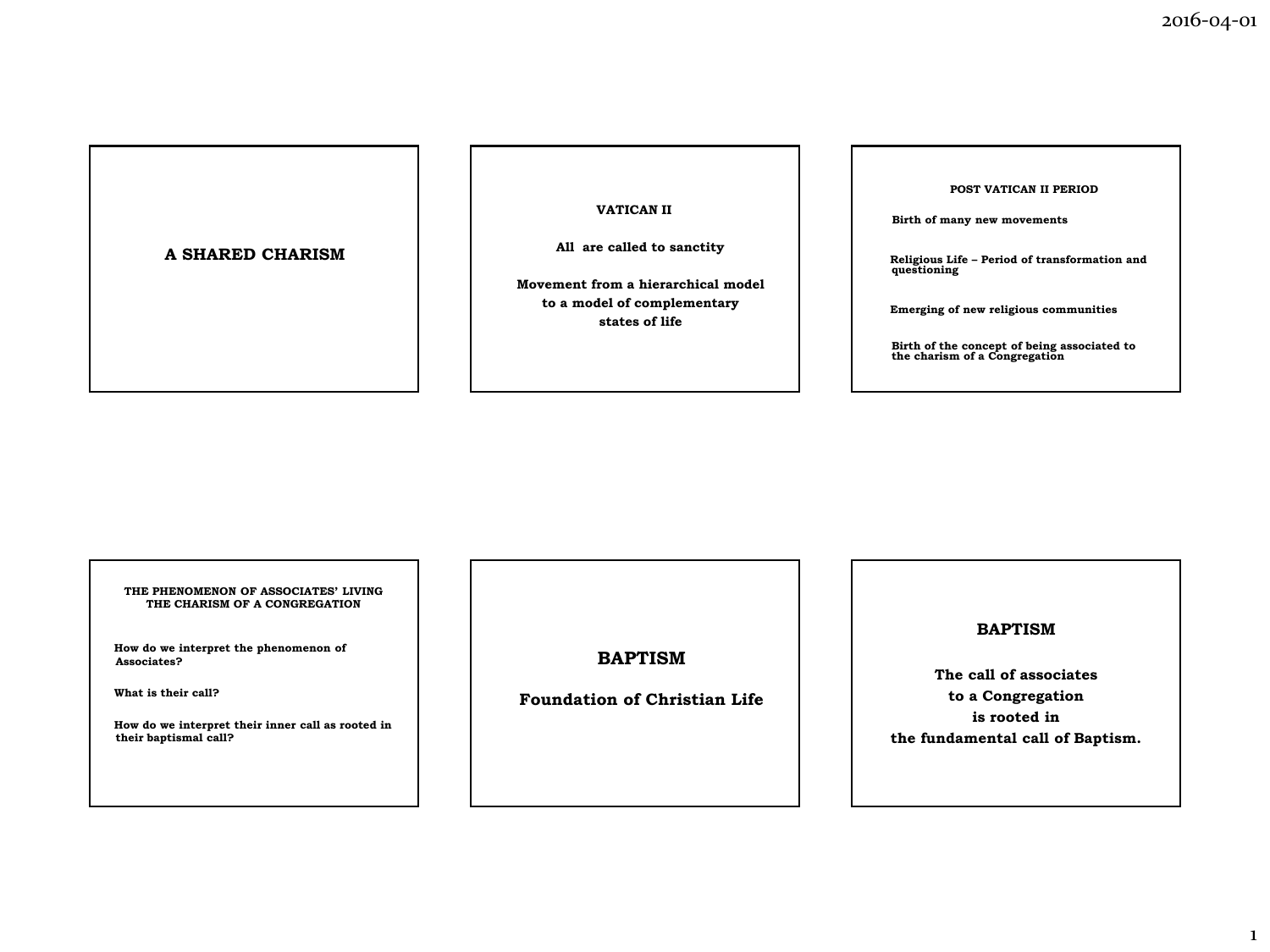**"Where do you live? – Come and see…." John 1:39**

### **BAPTISM:**

**A call to follow Christ as he related to the Father to his brothers and sisters to creation**

**A call to participate in Christ's mission**

**"I shall no longer call you servants... I call you Friends..." John 15:15**

**Through Baptism we** 

**become sons and daughters of God**

**are disciples of Christ**

**share equal dignity as children of God**

**are on different paths…with a common vocation sanctity**

**« That all may be one… » John 17:21)**

**By BAPTISM**

 **We become brothers and sisters.** 

 **We share a common bond with Christ which roots us in communion with one another.**

**"I am among you as one who serves." Luke 22:27**

**By BAPTISM**

 **We share the mission of Christ.**

 **We share a variety and diversity of gifts.**

**BAPTISM**

**confers a unique vocation to each person**

**Our Unique Call**

**The Spirit gives to each disciple** 

**the means to actualize** 

**his/her following of Christ** 

**in a specific state of life.**